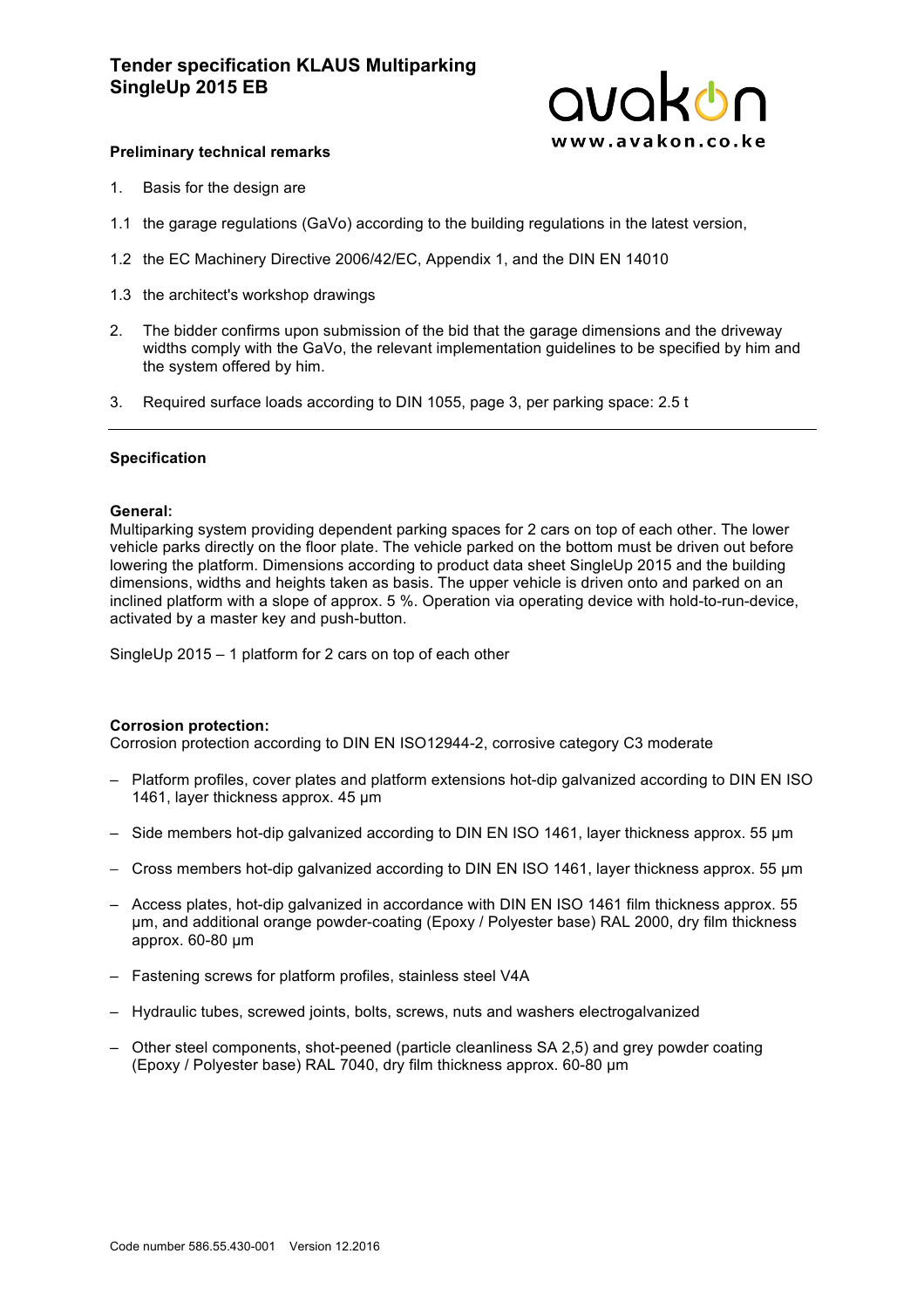# **Tender specification KLAUS Multiparking SingleUp 2015 EB**

## **Hydraulic unit:**

The hydraulic unit is used to drive several Multiparkers if they are arranged next or opposite (separated by the driveway only) to each other. The system is controlled with the control unit on for each Multiparker. The Multiparkers can be lifted or lowered together. The hydraulic unit installed is supported rubber-bonded metal. However, we still recommend separating the garage body from the residential house.

## **Bauseitige Leistungen:**

- 1. Electrical supply to the main switch / Foundation earth connector: Suitable electrical supply to the main switch must be provided by the customer during installation. The functionality can be monitored on site by our fitters together with the electrician. If this cannot be done during installation for some reason for which the customer is responsible, the customer must commission an electrician at their own expense and risk. In accordance with DIN EN 60204 (Safety of Machinery. Electrical Equipment), grounding of the steel structure is necessary, provided by the customer (distance between grounding max. 10 m)
- 2. Safety fences:

Any constraints that may be necessary according to DIN EN ISO 13857 in order to provide protection, for pathways directly in front, next to or behind the unit. This is also valid during construction.

- 3. Numbering of parking spaces: Consecutive numbering of parking spaces
- 4. Building services: Any required lighting, ventilation, fire extinguishing and fire alarm systems as well as clarification and compliance with the relevant regulatory requirements.
- 5. Marking:

According to DIN EN 14 010, a warning that identifies this danger area must be placed in the entrance area that conforms to ISO 3864. This must be done according to EN 92/58/EWG for this systems without a pit 90 cm from the edge of the platform.

- 6. Wall cuttings: Any necessary wall cuttings according to product data SingleUp 2015.
- 7. Operating device: Cable conduits and recesses for operating device see product data SingleUp 2015.
- 8. Floor and walls are to be made of concrete (quality minimum C20/25).